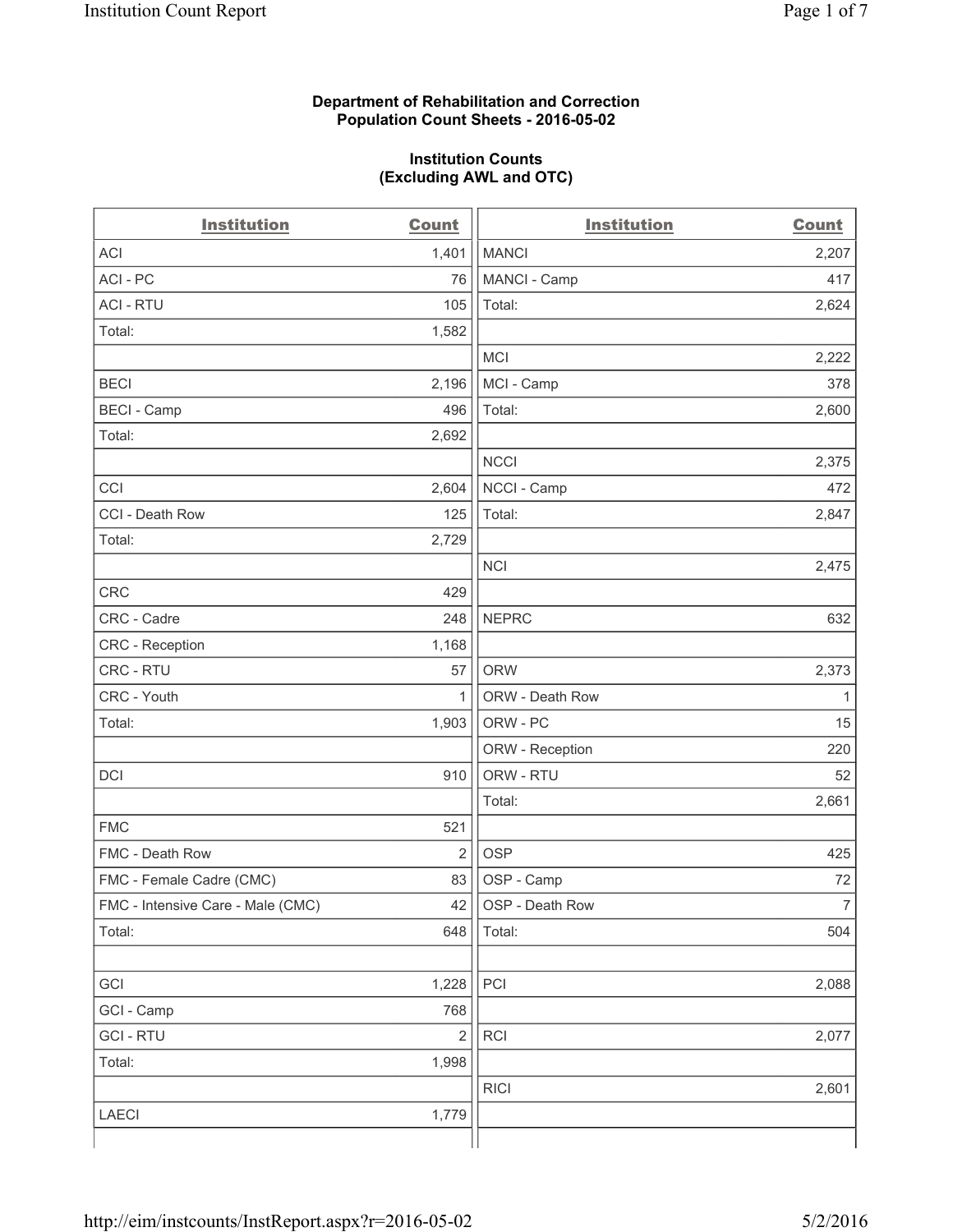|                          |       | SCI            |                          | 2,035  |
|--------------------------|-------|----------------|--------------------------|--------|
| LECI                     | 2,319 |                |                          |        |
| LECI - Camp              | 186   | SOCF           |                          | 1,157  |
| Total:                   | 2,505 | SOCF - RTU     |                          | 57     |
|                          |       | Total:         |                          | 1,214  |
| LOCI                     | 2,316 |                |                          |        |
|                          |       | <b>TCI</b>     |                          | 1,084  |
| LORCI                    | 192   | TCI - Camp     |                          | 445    |
| LORCI - Cadre            | 170   | Total:         |                          | 1,529  |
| <b>LORCI - Reception</b> | 1,261 |                |                          |        |
| Total:                   | 1,623 | <b>TOCI</b>    |                          | 1,052  |
|                          |       | TOCI - PC      |                          | 113    |
| <b>MACI</b>              | 520   | Total:         |                          | 1,165  |
| MACI - Minimum           | 1,293 |                |                          |        |
| Total:                   | 1,813 | <b>WCI</b>     |                          | 1,305  |
|                          |       | <b>WCI-RTU</b> |                          | 92     |
|                          |       | Total:         |                          | 1,397  |
|                          |       |                |                          |        |
|                          |       |                | <b>Total Population:</b> | 50,947 |

\* The Total Population includes 30 Offenders with Reason Codes 30 & 31. \*\* The Total Population includes 35 Offenders with Reason Code 0A.

# **Male Population by Security Level (Include AWL and Exclude OTC)**

| <b>Security Level</b>  |                   | <b>Body</b> | <b>AWL</b>     | $(-OTC)$ | <b>Total</b> |
|------------------------|-------------------|-------------|----------------|----------|--------------|
| Total Level 5          |                   | 108         | $\overline{2}$ | 2        | 108          |
| Total Level 4          |                   | 1,742       | 24             | 24       | 1,742        |
| Total Level 3          |                   | 12,200      | 180            | 145      | 12,235       |
| Total Level 2          |                   | 16,885      | 262            | 199      | 16,948       |
| Total Level 1          |                   | 15,498      | 204            | 103      | 15,599       |
| <b>Total Death Row</b> |                   | 136         | $\overline{2}$ | 2        | 136          |
|                        | <b>Total Male</b> | 46,569      | 674            | 475      | 46,768       |

### **Female Population by Institution (Include AWL and Exclude OTC)**

| <b>Institution</b>       | <b>Body</b> | <b>AWL</b> | $(-OTC)$ | <b>Total</b> |
|--------------------------|-------------|------------|----------|--------------|
| <b>DCI</b>               | 910         | 10         | っ        | 917          |
| <b>FMC</b>               | 24          |            | 3        | 25           |
| FMC - Female Cadre (CMC) | 83          |            |          | 83           |
| <b>NEPRC</b>             | 632         | 12         | 6        | 638          |
| <b>ORW</b>               | 2,373       | 64         | 28       | 2,409        |
|                          |             |            |          |              |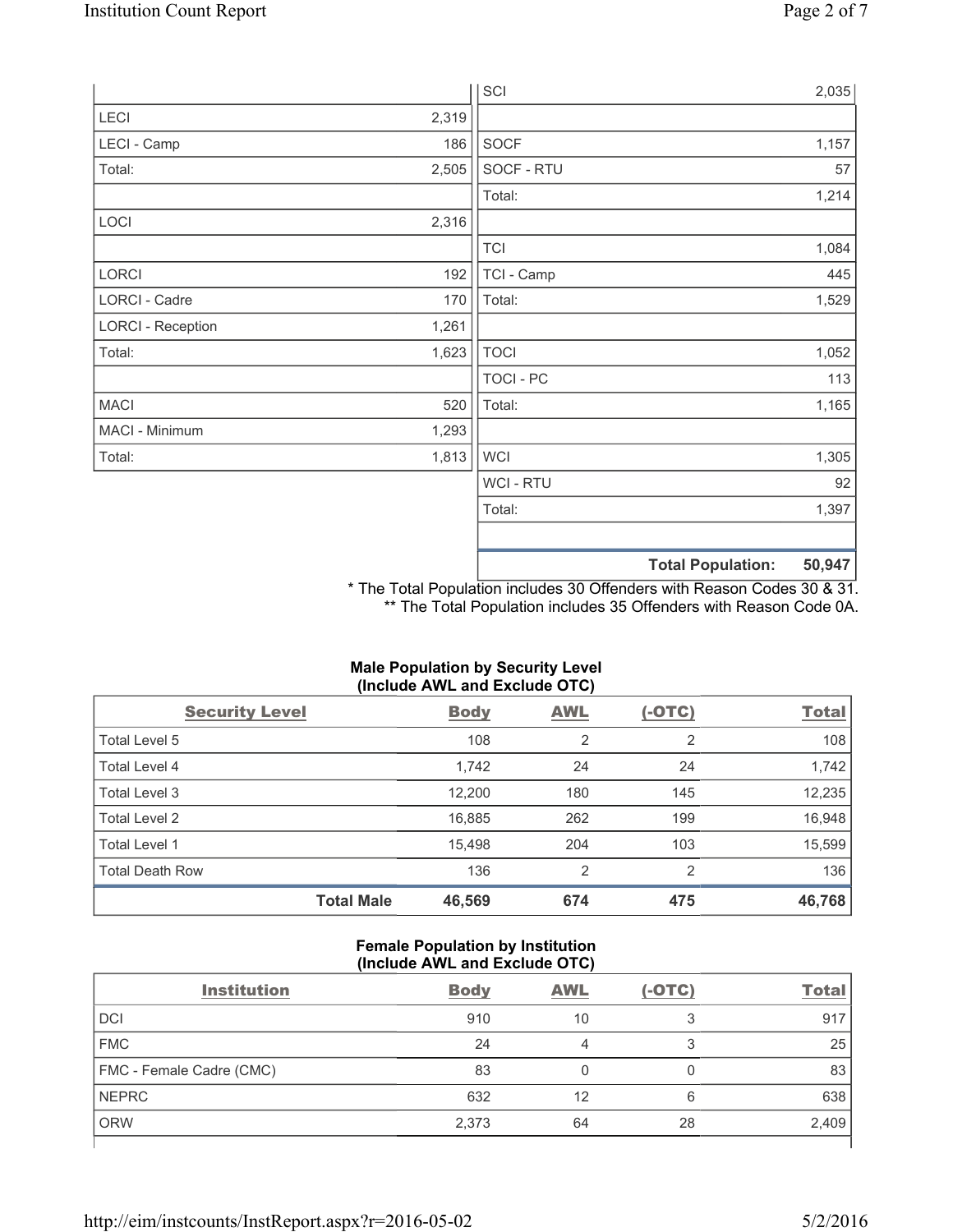| <b>ORW - Death Row</b> |                          |        | 0   |     |        |
|------------------------|--------------------------|--------|-----|-----|--------|
| ORW - PC               |                          | 15     | 0   |     | 15     |
| ORW - Reception        |                          | 220    | 2   |     | 222    |
| ORW - RTU              |                          | 52     |     |     | 52     |
|                        | <b>Total Female</b>      | 4,310  | 92  | 40  | 4,362  |
|                        | <b>Total Population:</b> | 50,879 | 766 | 515 | 51,130 |

#### **Male Population by Institution: Security Level 5 (Include AWL and Exclude OTC)**

|              | <b>Institution</b>   | <b>Body</b> | <b>AWL</b> | $(-OTC)$ | <b>Total</b> |
|--------------|----------------------|-------------|------------|----------|--------------|
| <b>MANCI</b> |                      |             |            |          |              |
| <b>OSP</b>   |                      | 106         |            |          | 106          |
| SOCF - RTU   |                      |             |            |          |              |
|              | <b>Total Level 5</b> | 108         |            |          | 108          |

## **Male Population by Institution: Security Level 4 (Include AWL and Exclude OTC)**

| <b>Institution</b>       |                      | <b>Body</b>               | <b>AWL</b>                | $(-OTC)$         | <b>Total</b>              |
|--------------------------|----------------------|---------------------------|---------------------------|------------------|---------------------------|
| CCI                      |                      | $\ensuremath{\mathsf{3}}$ | 0                         | $\boldsymbol{0}$ | 3                         |
| CRC                      |                      | 16                        | 0                         | $\mathbf 0$      | $16\,$                    |
| <b>FMC</b>               |                      | 1                         | $\mathsf{O}\xspace$       | $\boldsymbol{0}$ | 1                         |
| LECI                     |                      | 1                         | $\mathsf{O}\xspace$       | $\mathbf 0$      | 1                         |
| LOCI                     |                      | $\mathsf 3$               | $\mathsf{O}\xspace$       | $\boldsymbol{0}$ | $\ensuremath{\mathsf{3}}$ |
| LORCI                    |                      | 3                         | $\ensuremath{\mathsf{3}}$ | 3                | $\ensuremath{\mathsf{3}}$ |
| <b>LORCI - Reception</b> |                      | $\overline{7}$            | $\mathsf{O}\xspace$       | $\boldsymbol{0}$ | $\overline{7}$            |
| <b>MANCI</b>             |                      | 3                         | $\mathsf{O}\xspace$       | $\boldsymbol{0}$ | 3                         |
| <b>OSP</b>               |                      | 312                       | 1                         | 1                | 312                       |
| <b>RCI</b>               |                      | 3                         | $\mathbf 0$               | $\Omega$         | 3                         |
| <b>SOCF</b>              |                      | 1,138                     | 16                        | 16               | 1,138                     |
| SOCF - RTU               |                      | 54                        | $\mathsf{O}\xspace$       | $\mathbf 0$      | 54                        |
| <b>TCI</b>               |                      | 1                         | 0                         | $\mathbf 0$      | 1                         |
| <b>TOCI</b>              |                      | 174                       | 4                         | 4                | 174                       |
| <b>TOCI - PC</b>         |                      | 17                        | 0                         | $\mathbf 0$      | 17                        |
| <b>WCI</b>               |                      | $\sqrt{3}$                | 0                         | $\boldsymbol{0}$ | 3                         |
| <b>WCI-RTU</b>           |                      | $\mathfrak{Z}$            | $\mathbf 0$               | $\mathbf 0$      | 3                         |
|                          | <b>Total Level 4</b> | 1,742                     | 24                        | 24               | 1,742                     |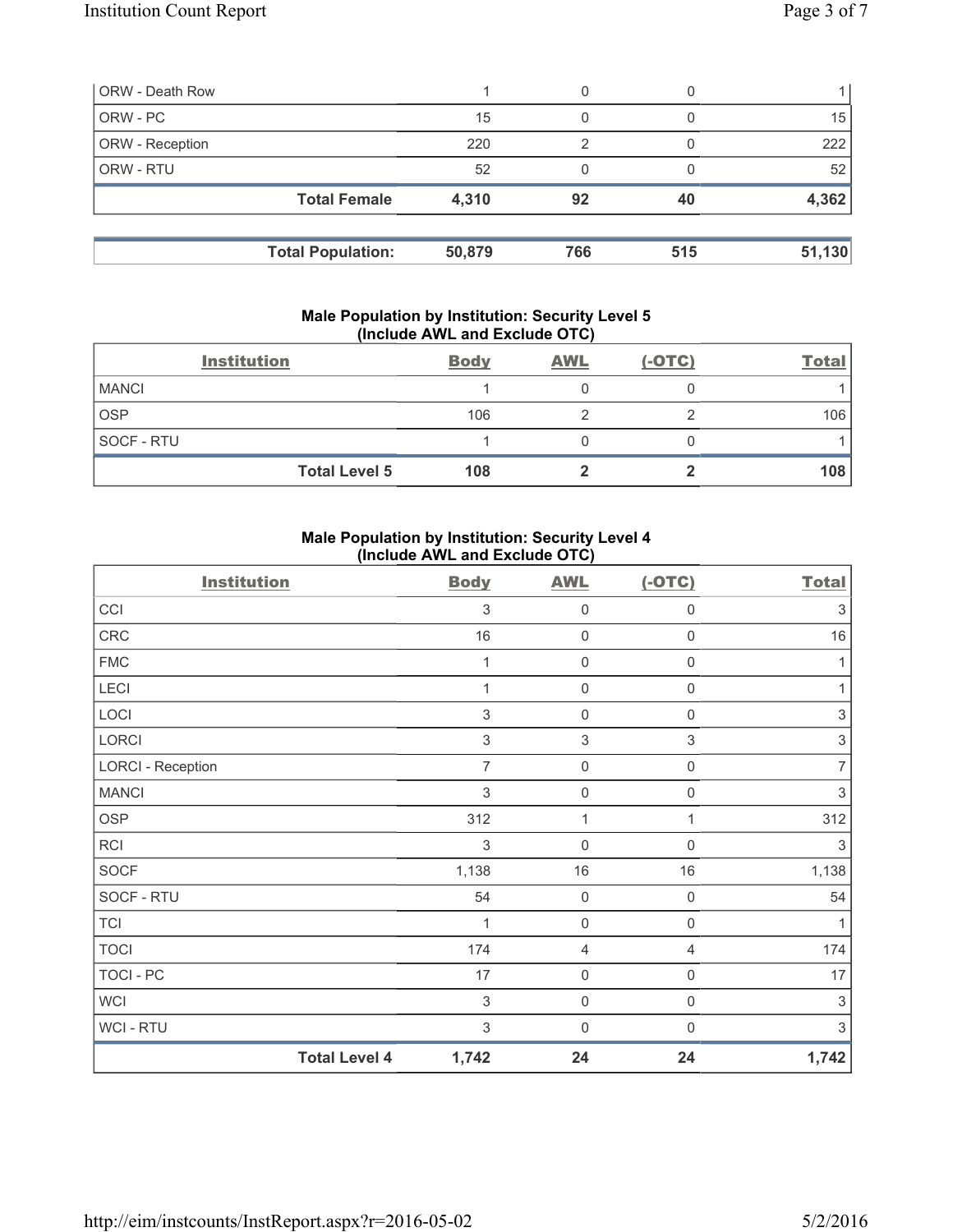| <b>Institution</b>                | $($ moludo Arra and Exclude OTO $)$<br><b>Body</b> | <b>AWL</b>              | $(-OTC)$            | <b>Total</b>              |
|-----------------------------------|----------------------------------------------------|-------------------------|---------------------|---------------------------|
| ACI                               | 20                                                 | $\mathsf{O}\xspace$     | $\mathsf 0$         | 20                        |
| <b>BECI</b>                       | $\ensuremath{\mathsf{3}}$                          | $\mathbf 0$             | $\mathsf 0$         | $\ensuremath{\mathsf{3}}$ |
| CCI                               | $\overline{2}$                                     | $\mathbf 0$             | $\mathbf 0$         | $\overline{2}$            |
| CRC                               | 123                                                | 11                      | $\overline{7}$      | 127                       |
| CRC - Cadre                       | 230                                                | $\mathbf 0$             | $\mathsf{O}\xspace$ | 230                       |
| CRC - Reception                   | 1,022                                              | 26                      | 20                  | 1,028                     |
| CRC - RTU                         | 50                                                 | $\mathsf{O}\xspace$     | $\mathsf 0$         | 50                        |
| CRC - Youth                       | 1                                                  | $\mathbf 0$             | $\mathsf{O}\xspace$ | $\mathbf{1}$              |
| <b>FMC</b>                        | $\overline{4}$                                     | $\mathbf 1$             | $\mathsf 0$         | $\,$ 5 $\,$               |
| FMC - Intensive Care - Male (CMC) | $\overline{4}$                                     | $\mathbf 0$             | $\mathbf 0$         | 4                         |
| <b>LAECI</b>                      | $\overline{4}$                                     | $\mathsf{O}\xspace$     | $\mathsf{O}\xspace$ | $\overline{4}$            |
| <b>LECI</b>                       | 2,290                                              | 15                      | 14                  | 2,291                     |
| LOCI                              | 1                                                  | $\mathbf 0$             | $\mathbf 0$         | $\mathbf{1}$              |
| LORCI                             | 65                                                 | 26                      | 24                  | 67                        |
| LORCI - Cadre                     | 122                                                | $\mathbf 0$             | $\mathbf 0$         | 122                       |
| <b>LORCI - Reception</b>          | 845                                                | $\mathsf{O}\xspace$     | $\mathsf{O}\xspace$ | 845                       |
| <b>MANCI</b>                      | 2,162                                              | 33                      | 29                  | 2,166                     |
| MCI                               | $\,$ 3 $\,$                                        | $\mathbf 0$             | $\mathsf 0$         | $\ensuremath{\mathsf{3}}$ |
| <b>NCCI</b>                       | $10$                                               | $\overline{\mathbf{c}}$ | $\sqrt{2}$          | $10$                      |
| <b>NCI</b>                        | $\mathbf 1$                                        | $\mathbf 1$             | $\mathbf{1}$        | $\mathbf{1}$              |
| PCI                               | 34                                                 | 6                       | $\mathbf{1}$        | 39                        |
| RCI                               | 1,897                                              | 28                      | 21                  | 1,904                     |
| <b>RICI</b>                       | $\ensuremath{\mathsf{3}}$                          | $\mathsf{O}\xspace$     | $\mathsf 0$         | $\ensuremath{\mathsf{3}}$ |
| SCI                               | $\overline{7}$                                     | $\mathsf{O}\xspace$     | $\mathsf 0$         | $\overline{7}$            |
| <b>SOCF</b>                       | 18                                                 | $\mathsf 0$             | $\boldsymbol{0}$    | 18                        |
| SOCF - RTU                        | $\overline{2}$                                     | $\mathbf 0$             | $\mathsf{O}\xspace$ | $\overline{2}$            |
| <b>TCI</b>                        | 1,034                                              | 12                      | 11                  | 1,035                     |
| TCI - Camp                        | $\mathbf{1}$                                       | $\mathsf{0}$            | $\mathsf 0$         | $\mathbf{1}$              |
| <b>TOCI</b>                       | 795                                                | $\,6\,$                 | $\sqrt{5}$          | 796                       |
| <b>TOCI - PC</b>                  | 96                                                 | $\mathsf{O}\xspace$     | $\mathsf{O}\xspace$ | 96                        |
| <b>WCI</b>                        | 1,264                                              | 13                      | $10$                | 1,267                     |
| WCI - RTU                         | 87                                                 | $\mathsf{O}\xspace$     | $\mathsf 0$         | 87                        |
| <b>Total Level 3</b>              | 12,200                                             | 180                     | 145                 | 12,235                    |

### **Male Population by Institution: Security Level 3 (Include AWL and Exclude OTC)**

#### **Male Population by Institution: Security Level 2 (Include AWL and Exclude OTC)**

| <b>Institution</b> | ` sdv | <b>AWL</b><br>$\frac{1}{2} \left( \frac{1}{2} \right) \left( \frac{1}{2} \right) \left( \frac{1}{2} \right) \left( \frac{1}{2} \right) \left( \frac{1}{2} \right) \left( \frac{1}{2} \right) \left( \frac{1}{2} \right) \left( \frac{1}{2} \right) \left( \frac{1}{2} \right) \left( \frac{1}{2} \right) \left( \frac{1}{2} \right) \left( \frac{1}{2} \right) \left( \frac{1}{2} \right) \left( \frac{1}{2} \right) \left( \frac{1}{2} \right) \left( \frac{1}{2} \right) \left( \frac$ | Tatau.<br><u>otal</u> |
|--------------------|-------|------------------------------------------------------------------------------------------------------------------------------------------------------------------------------------------------------------------------------------------------------------------------------------------------------------------------------------------------------------------------------------------------------------------------------------------------------------------------------------------|-----------------------|
|                    |       |                                                                                                                                                                                                                                                                                                                                                                                                                                                                                          |                       |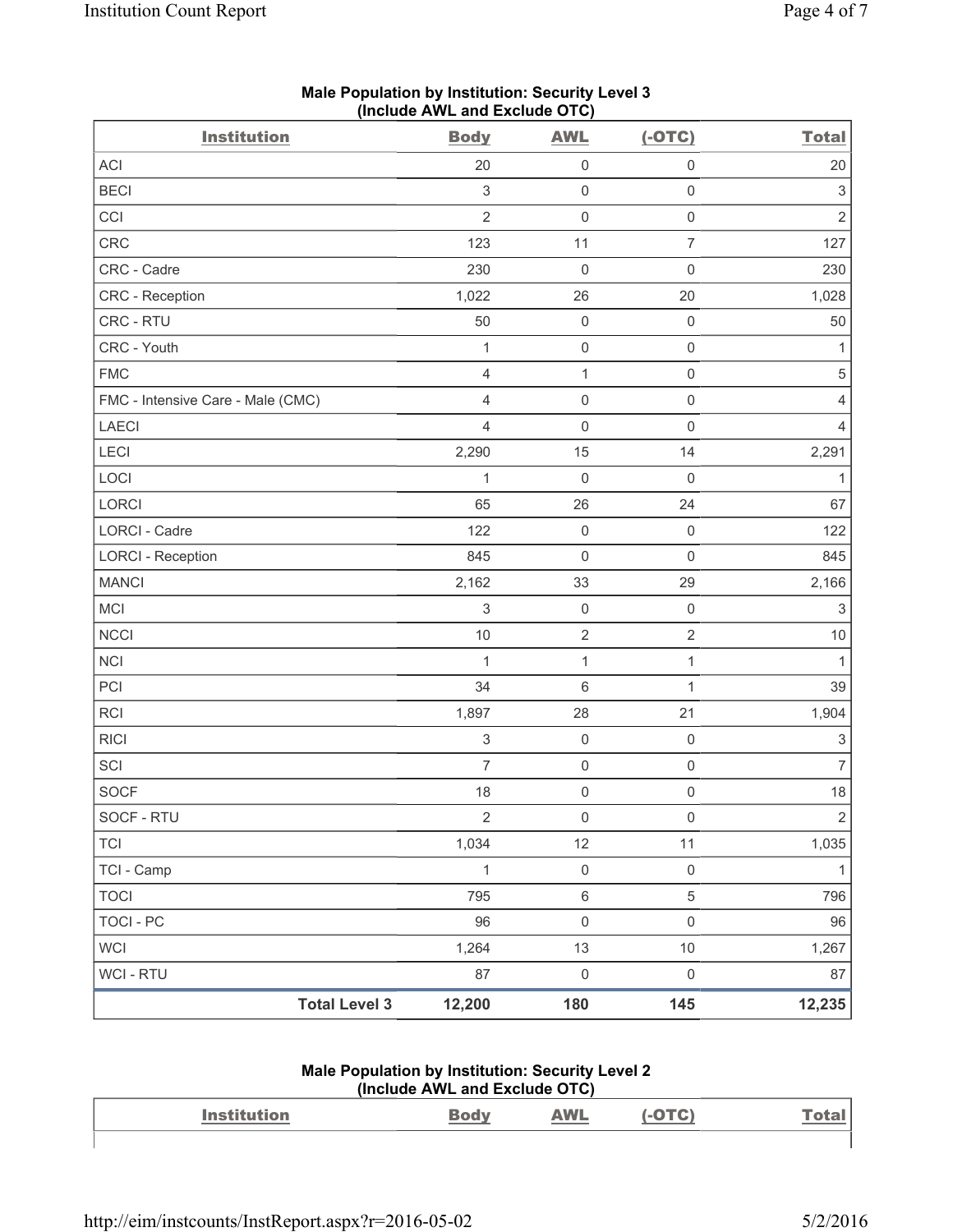| ACI                               | 707            | $\,6\,$             | $\ensuremath{\mathsf{3}}$ | 710              |
|-----------------------------------|----------------|---------------------|---------------------------|------------------|
| ACI-PC                            | 75             | $\mathsf{O}\xspace$ | $\mathsf{O}\xspace$       | 75               |
| <b>ACI - RTU</b>                  | 65             | $\mathbf 0$         | $\mathsf{O}\xspace$       | 65               |
| <b>BECI</b>                       | 1,432          | 21                  | 16                        | 1,437            |
| CCI                               | 1,808          | 20                  | 13                        | 1,815            |
| CRC                               | 154            | $\,$ 5 $\,$         | $\overline{4}$            | 155              |
| CRC - Cadre                       | 17             | $\mathsf 0$         | $\mathsf{O}\xspace$       | 17               |
| CRC - Reception                   | 87             | $\overline{7}$      | 6                         | 88               |
| CRC - RTU                         | $\,6\,$        | $\mathsf{O}\xspace$ | $\mathsf{O}\xspace$       | $\,6\,$          |
| <b>FMC</b>                        | $\overline{7}$ | $\mathsf 0$         | $\mathsf{O}\xspace$       | $\overline{7}$   |
| FMC - Intensive Care - Male (CMC) | 15             | $\mathsf 0$         | $\mathsf{O}\xspace$       | 15               |
| GCI                               | 757            | 13                  | 9                         | 761              |
| <b>LAECI</b>                      | 1,118          | 25                  | 22                        | 1,121            |
| LECI                              | 21             | $\mathsf{O}\xspace$ | $\mathsf{O}\xspace$       | 21               |
| LOCI                              | 1,267          | $\,8\,$             | 6                         | 1,269            |
| LORCI                             | 96             | 29                  | 28                        | 97               |
| LORCI - Cadre                     | 45             | $\mathsf{O}\xspace$ | $\mathsf{O}\xspace$       | 45               |
| <b>LORCI - Reception</b>          | 321            | $\mathbf{1}$        | 1                         | 321              |
| <b>MACI</b>                       | 520            | $\boldsymbol{9}$    | 8                         | 521              |
| <b>MANCI</b>                      | 20             | $\mathbf{1}$        | $\mathbf{1}$              | 20               |
| MCI                               | 1,660          | 19                  | 13                        | 1,666            |
| MCI - Camp                        | $\mathbf{1}$   | $\mathbf 0$         | $\mathsf 0$               | $\mathbf{1}$     |
| <b>NCCI</b>                       | 1,546          | 14                  | $10$                      | 1,550            |
| NCCI - Camp                       | 21             | $\mathbf 0$         | $\mathsf{O}\xspace$       | 21               |
| <b>NCI</b>                        | 1,686          | 20                  | 17                        | 1,689            |
| PCI                               | 736            | 12                  | $\,6\,$                   | 742              |
| RCI                               | $177$          | $\mathbf{1}$        | $\mathsf{O}\xspace$       | 178              |
| <b>RICI</b>                       | 1,551          | 36                  | 27                        | 1,560            |
| SCI                               | 912            | 15                  | $\boldsymbol{9}$          | 918              |
| <b>TCI</b>                        | $\mathsf g$    | $\mathsf{O}\xspace$ | $\mathsf{O}\xspace$       | $\boldsymbol{9}$ |
| <b>TOCI</b>                       | $10$           | $\mathsf{O}\xspace$ | $\mathsf{O}\xspace$       | $10$             |
| <b>WCI</b>                        | 37             | $\mathsf{O}\xspace$ | $\mathsf{O}\xspace$       | 37               |
| WCI - RTU                         | $\mathbf{1}$   | $\mathsf{O}\xspace$ | $\mathsf{O}\xspace$       | $\mathbf{1}$     |
| <b>Total Level 2</b>              | 16,885         | 262                 | 199                       | 16,948           |

#### **Male Population by Institution: Security Level 1 (Include AWL and Exclude OTC)**

| <b>Institution</b> | <b>Body</b> | <b>AWL</b> | $(-OTC)$ | <u>Total</u> |
|--------------------|-------------|------------|----------|--------------|
| <b>ACI</b>         | 674         |            |          | 677          |
| ACI-PC             |             |            |          |              |
|                    |             |            |          |              |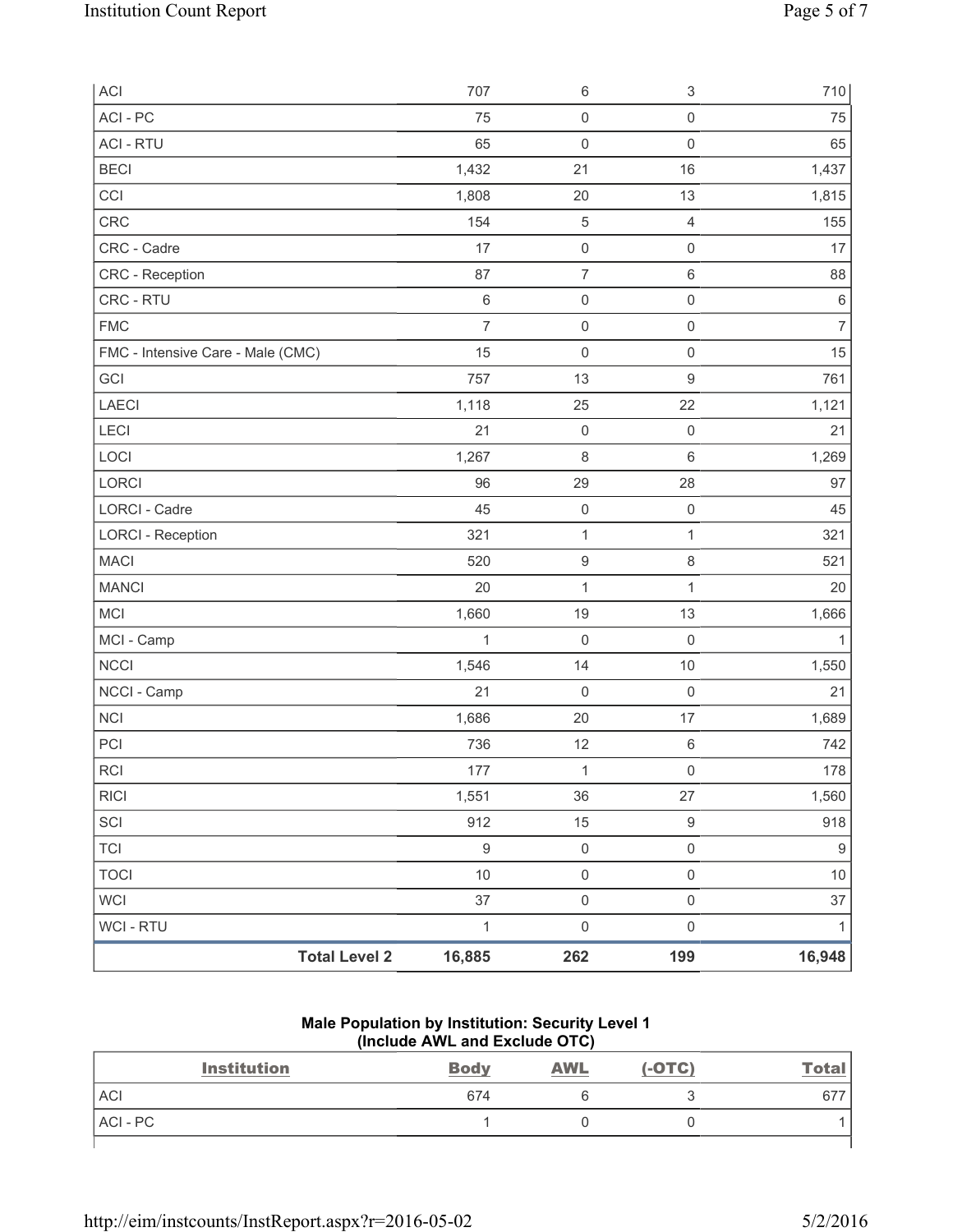| <b>Total Level 1</b>              | 15,498         | 204                                   | 103                            | 15,599         |
|-----------------------------------|----------------|---------------------------------------|--------------------------------|----------------|
| <b>TOCI</b>                       | 73             | $\mathsf 0$                           | $\mathsf 0$                    | 73             |
| TCI - Camp                        | 444            | $\mathsf 0$                           | $\mathsf 0$                    | 444            |
| <b>TCI</b>                        | 40             | $\,$ 5 $\,$                           | $\overline{2}$                 | 43             |
| SCI                               | 1,116          | 16                                    | $\mathfrak{S}$                 | 1,129          |
| <b>RICI</b>                       | 1,047          | 14                                    | $\overline{4}$                 | 1,057          |
| PCI                               | 1,318          | 27                                    | 11                             | 1,334          |
| OSP - Camp                        | 72             | $\mathsf{O}\xspace$                   | $\mathsf{O}\xspace$            | $72\,$         |
| <b>OSP</b>                        | $\,6\,$        | $\mathsf 0$                           | $\mathsf{O}\xspace$            | $\,6\,$        |
| <b>NCI</b>                        | 788            | 12                                    | $10$                           | 790            |
| NCCI - Camp                       | 451            | $\mathsf 0$                           | $\mathsf{O}\xspace$            | 451            |
| <b>NCCI</b>                       | 818            | 20                                    | $\,8\,$                        | 830            |
| MCI - Camp                        | 377            | 0                                     | $\mathbf 0$                    | 377            |
| <b>MCI</b>                        | 559            | 13                                    | $\ensuremath{\mathsf{3}}$      | 569            |
| MANCI - Camp                      | 417            | 3                                     | $\ensuremath{\mathsf{3}}$      | 417            |
| <b>MANCI</b>                      | 21             | $\,8\,$                               | $\sqrt{5}$                     | 24             |
| MACI - Minimum                    | 1,293          | 12                                    | $\hbox{9}$                     | 1,296          |
| <b>LORCI - Reception</b>          | 87             | $\mathsf{O}\xspace$                   | $\mathsf 0$                    | 87             |
| <b>LORCI - Cadre</b>              | $\mathfrak{S}$ | $\mathsf{O}\xspace$                   | $\mathsf 0$                    | $\sqrt{3}$     |
| LORCI                             | 28             | 6                                     | $\sqrt{5}$                     | 29             |
| LOCI                              | 1,045          | $\ensuremath{\mathsf{3}}$             | $\sqrt{2}$                     | 1,046          |
| LECI - Camp                       | 186            | $\boldsymbol{0}$                      | $\mathbf 0$                    | 186            |
| LECI                              | $\overline{7}$ | $\mathsf 0$                           | $\mathsf{O}\xspace$            | $\overline{7}$ |
| <b>LAECI</b>                      | 657            | $\overline{7}$                        | $\,6\,$                        | 658            |
| <b>GCI-RTU</b>                    | $\overline{2}$ | $\mathsf{O}\xspace$                   | $\mathsf 0$                    | 2              |
| GCI - Camp                        | 768            | $\mathsf 0$                           | $\mathsf{O}\xspace$            | 768            |
| GCI                               | 471            | 18                                    | 11                             | 478            |
| FMC - Intensive Care - Male (CMC) | 23             | $\mathsf{O}\xspace$                   | $\mathsf 0$                    | 23             |
| <b>FMC</b>                        | 484            | $\,$ 5 $\,$                           | $\overline{4}$                 | 485            |
| CRC - RTU                         | 1              | $\mathsf{O}\xspace$                   | $\mathsf 0$                    | 1              |
| CRC - Reception                   | 55             | 1                                     | $\mathbf{1}$                   | 55             |
| CRC - Cadre                       | $\mathbf{1}$   | 0                                     | $\mathsf 0$                    | $\mathbf{1}$   |
| <b>CRC</b>                        | 77             | $\overline{4}$                        | $\ensuremath{\mathsf{3}}$      | 78             |
| <b>BECI - Camp</b><br>CCI         | 791            | $\mathsf{O}\xspace$<br>$\overline{7}$ | $\sqrt{2}$                     | 796            |
|                                   | 496            | 17                                    | $\,8\,$<br>$\mathsf{O}\xspace$ | 770<br>496     |
| <b>ACI - RTU</b><br><b>BECI</b>   | 40<br>761      | $\mathsf{O}\xspace$                   | $\mathsf 0$                    | 40             |
|                                   |                |                                       |                                |                |

**High Offender ID's**